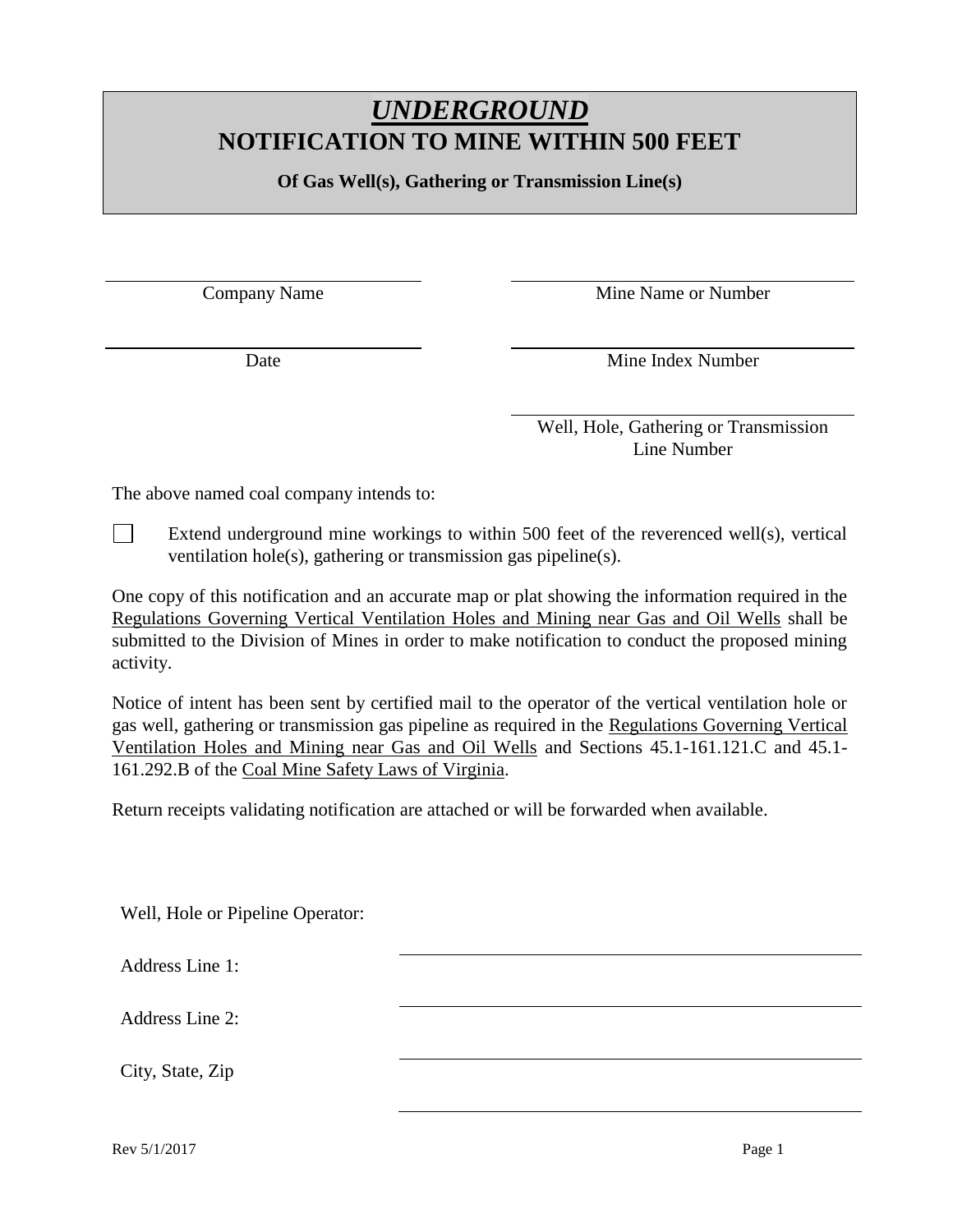Notification of intent to mine within 500 feet of a gas well, gathering or transmission line has also been given to the Gas and Oil Inspector at:

## **Director Division of Gas and Oil PO Drawer 159 Lebanon, VA 24266**

An accurate map or plat showing the information required by 4 VAC 25-101-160.B of the Regulations Governing Vertical Ventilation Holes and Mining Near Gas Wells is attached.

The location of the gas asset is given in State Plane, NAD83 Virginia South, U.S., Feet coordinates below:

Survey Date Asset Identification Number

Asset Location - Northing / Y

Asset Location - Easting /  $\overline{X}$ 

Elevation – (Mean Sea Level)

Safety precautions to be followed during mine activity near gas wells, gathering or transmission pipelines are attached.

The information contained in this plan is accurate to the best of my knowledge and notification has been sent to the affected parties as required.

**Company Official**

**Title**